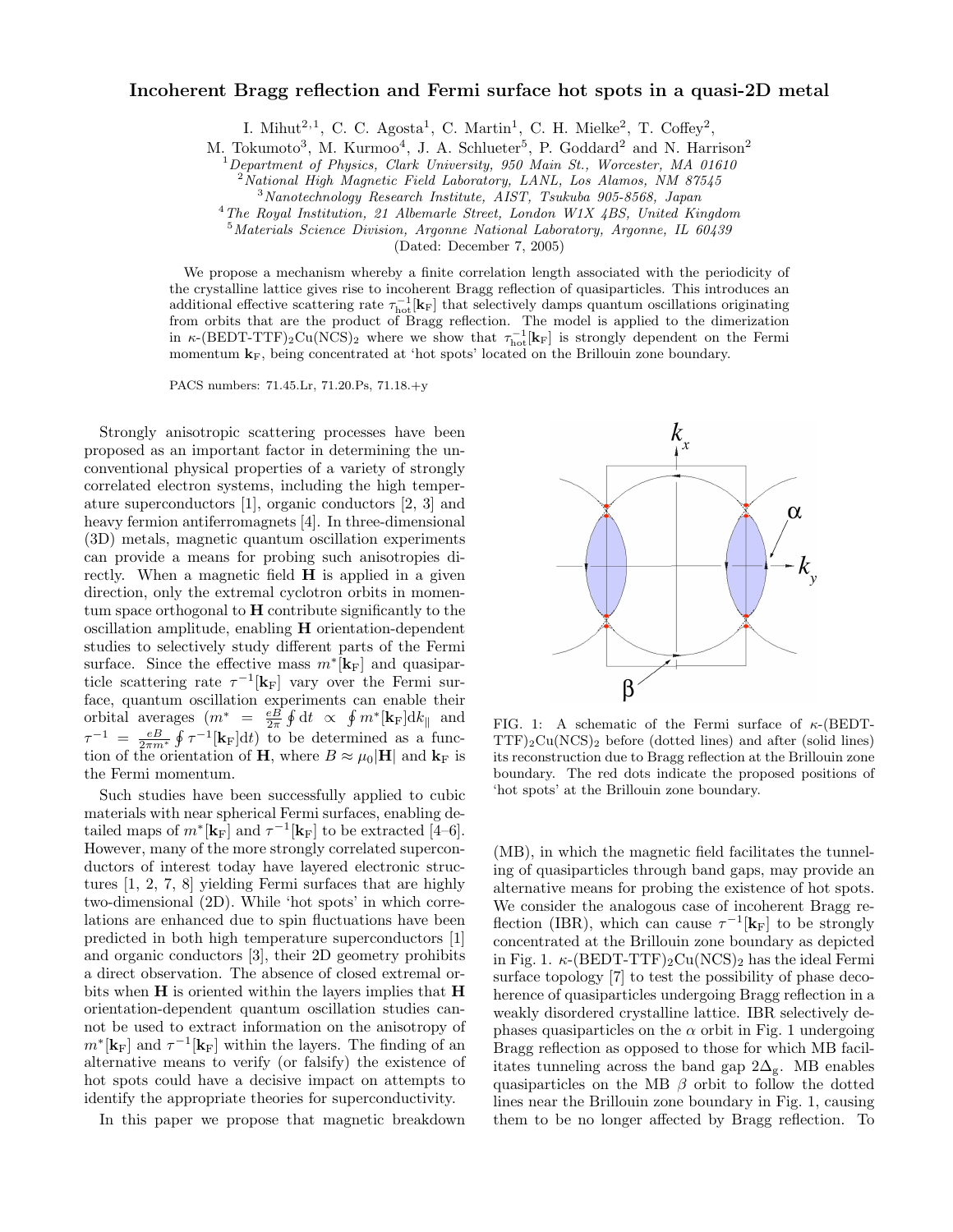explain the experimentally observed large ratio  $\tau_{\alpha}^{-1}/\tau_{\beta}^{-1}$ of the total orbitally averaged effective scattering rates for the two orbits, we develop a model for an 'effective' scattering rate  $\tau_{hot}^{-1}[\mathbf{k}_{F}]$  due to IBR.

The experiments are conducted on 5 single crystals of  $\kappa$ -(BEDT-TTF)<sub>2</sub>Cu(NCS)<sub>2</sub> obtained from three different crystal growth facilities, each crystal being of comparable volume ( $\sim 0.1 \text{ mm}^3$ ) [9]. When placed in the coil of a tunnel diode oscillator (TDO) circuit, the crystal's finite inplane resistivity causes a perturbation of its inductance, leading to a shift  $\Delta f$  in resonance frequency [10]. Fig. 2 shows raw data obtained for *all* 5 samples in pulsed and static magnetic fields. To ensure that estimates of  $m^*$ and  $\tau^{-1}$  are independent of the measurement technique, comparisons are made with data obtained using conventional four-wire resistance methods. In all cases, the respective quantum oscillation frequencies  $F_{\alpha} \approx 600$  T and  $F_\beta \approx 3900$  T and effective masses  $m^*_{\alpha} \approx 3.5$   $m_e$  and  $m^*_{\beta} \approx 7.0 \, m_e$  for the  $\alpha$  and  $\beta$  orbits are found to be the same to within experimental uncertainty, confirming that all samples are of the *same*  $\kappa$ -(BEDT-TTF)<sub>2</sub>Cu(NCS)<sub>2</sub> phase.



FIG. 2: Examples of the shift in the TDO frequency due to the sample's finite resistivity, displayed for five difference samples T1 and T2, grown in Tsukuba, A1 and A2 grown in Argonne and L1 grown in London.

Figure 3 compares 'Dingle plots' [18] for the  $\alpha$  and  $\beta$ orbits in which the oscillatory component of the in-plane resistivity (determined by Fourier analysis) is renormalized by the average background (non-oscillatory) magnetoresistance [19], and then subsequently divided by the thermal damping factor  $R(T) = X/\sinh X$  (where  $X = 2\pi^2 m^* k_\text{B} T/\hbar eB$ , inserting values for  $m^*_{\alpha}$  and  $m^*_{\beta}$ . The logarithm of the remaining amplitudes have field dependencies [11–17]

$$
\ln A_{\alpha}(B) = C_{\alpha} + \eta \ln B - \pi m_{\alpha}^{*} \tau_{\alpha}^{-1} / eB + \ln[1 - e^{-\frac{B_{0}}{B}}]
$$
  

$$
\ln A_{\beta}(B) = C_{\beta} + \eta \ln B - (\pi m_{\beta}^{*} \tau_{\beta}^{-1} / e + 2B_{0}) / B, \qquad (1)
$$

where  $\eta = 0$  for Shubnikov-de Haas oscillations in a near ideal 2D layered metal [14] and  $C_{\alpha}$  and  $C_{\beta}$  are constants.  $B_0 = \pi m_\beta^* \Delta_g^2 / \hbar e E_F \sin 2\theta$  is the characteristic MB field [18], where  $2\Delta_{\rm g}$  is the band gap due



FIG. 3: Dingle plots of  $\ln A_{\alpha}$  and  $\ln A_{\beta}$  versus  $1/B$  having corrected for  $R(T)$  and renormalized the amplitude of the quantum oscillations by the background magnetoresistance, together with fits to Equation (1) shown for  $B_0 = 38$  T (see text).

to dimerization (which should be sample independent),  $E_{\rm F} = \hbar e F_{\beta} / m_{\beta}^*$  is the Fermi energy and  $2\theta$  is the angle of Bragg reflection. Fits of Equation (1) to such Dingle plots yield  $B_0$ ,  $\tau_\alpha^{-1}$  and  $\tau_\beta^{-1}$ .

While there exists broad consensus regarding  $m^*_{\alpha}$  and  $m^*_{\beta}$ , estimates of  $B_0$  vary considerably throughout the literature [11–17], yielding  $B_0 = 40 \pm 6$  T on including all prior estimates obtained using  $\eta = 0$  as for a 2D metal. The large error reveals the difficulty associated with obtaining a convergence in  $B_0$  far from the ideal MB experimental condition  $B \gg B_0$ . We encounter a similar lack of convergence on fitting Equation (1) to the  $\alpha$  frequency Dingle plots in Fig. 3, yielding  $B_0 = 45 \pm 22$  T,  $38 \pm 8$  T and  $45 \pm 59$  T for samples A1, A2 and L1 respectively, or a culminated value of  $39 \pm 7$  T. In the case of samples T1 and T2, fits do not converge owing to the relatively short range in magnetic field over which oscillations are observed. To make allowance for the large error bars in  $B_0$ , we therefore plot  $\tau_{\alpha}^{-1}$  and  $\tau_{\beta}^{-1}$  for a wide range of  $B_0$  $(0 < B_0 < 60 \text{ T})$  in Fig. 4a.

Information on the anisotropy of  $\tau({\bf k}_F)$  can be extracted because the quasiparticles on the  $\alpha$  and  $\beta$  orbits traverse different trajectories in  $k$ -space in Fig. 1. This enables us to resolve different average rates  $\tau_1^{-1}$  and  $\tau_2^{-1}$ for quasiparticle on the quasi-1D and quasi-2D Fermi surface sections respectively. If we choose to neglect the gap by setting  $\Delta_{\rm g}$   $\rightarrow$  0, consideration of the proportionate times  $t_1 = 2\pi (m_\beta^* - m_\alpha^*)/eB$  and  $t_2 = 2\pi m_\alpha^* / eB \approx t_1$ spent by the quasiparticles on each section yields  $\tau_{\rm q}^{-1}$  =  $\tau_2^{-1}$  and  $\tau_\beta^{-1} = (t_1 \tau_1^{-1} + t_2 \tau_2^{-1})/(t_1 + t_2) \approx (\tau_1^{-1} + \tau_2^{-1})/2$ . Hence

$$
\frac{\tau_{\alpha}^{-1}}{\tau_{\beta}^{-1}} = \frac{2\tau_2^{-1}}{\tau_1^{-1} + \tau_2^{-1}} \le 2.
$$
 (2)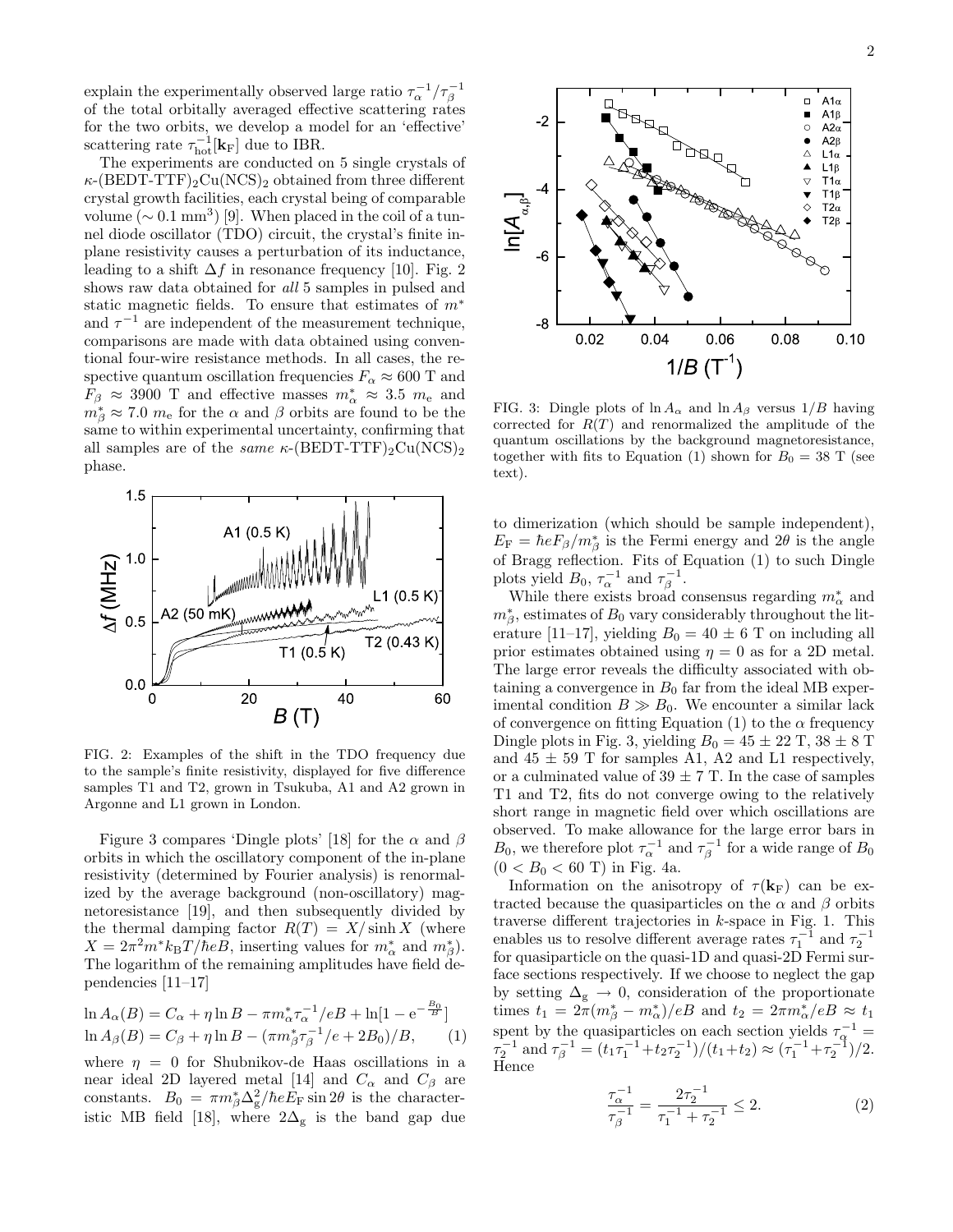

FIG. 4: (a) Scattering rates determined from Fig. 3 as a function of  $B_0$ . (b) The ratio  $\tau_\alpha^{-1}/\tau_\beta^{-1}$  as a function of  $B_0$ . The dashed line represents  $\tau_2^{-1}/\tau_1^{-1}$  estimated using Equation (2). (c) Plot of  $(\tau_{\alpha}/\tau_{\beta})^2$  with the solid lines representing  $(\tau_{\alpha}/\tau_{\beta})^2 \pm \sigma$  to estimate the value of  $B_0$  (dotted line) where convergence occurs.

It is quite clear that no degree of anisotropy of  $\tau({\bf k}_F)$ can explain values of the ratio  $\tau_{\alpha}^{-1}/\tau_{\beta}^{-1}$  in Fig. 4b that exceed 2. If we attempt to extract  $\tau_2^{-1}/\tau_1^{-1}$  (dashed line in Fig. 4b) from the five-sample averaged  $\tau_{\alpha}^{-1}/\tau_{\beta}^{-1}$ (solid line), we find that  $\tau_2^{-1}/\tau_1^{-1}$  becomes asymptotic for  $B_0 \approx 30$  T: i.e. there is no viable  $\tau_2^{-1}/\tau_1^{-1}$  solution for any of the fitted estimates of  $B_0$  that assume a 2D Fermi surface [13–17].

Only by considering a finite  $\Delta_{g}$  can we explain  $\tau_{\alpha}^{-1}/\tau_{\beta}^{-1} > 2$ . The opening of such a gap enables quasiparticles on the  $\alpha$  and  $\beta$  orbits to take slightly different paths in the vicinity of the Brillouin zone boundary in Fig. 1. A strong enhancement of  $\tau(\mathbf{k}_F)$  at the points represented by red spots in Fig. 1 can only contribute to  $\tau_{\alpha}^{-1}$  because only these quasiparticles are modified by Bragg reflection. On introducing an additional hot spot scattering rate  $\tau_{hot}^{-1}$  that contributes only to the orbitally averaged scattering time of the  $\alpha$  orbit, we can revise Equation (2) so that it becomes

$$
\frac{\tau_{\alpha}^{-1}}{\tau_{\beta}^{-1}} \approx \frac{2(\tau_2^{-1} + \tau_{\text{hot}}^{-1})}{\tau_1^{-1} + \tau_2^{-1}},
$$
\n(3)

which can now assume any value.

We propose IBR as the mechanism that can lead to the additional  $\tau_{hot}^{-1}(\mathbf{k}_{F})$  in the vicinity of the Brillouin zone boundary. The standard theory of Bragg reflection assumes the crystalline potential responsible for the gap to remain periodic over all space [18]. In real materials, however, the lattice is subject to imperfections due to dislocations, cracks and voids that cause the periodicities over long distances to become uncorrelated. This leads to a loss of coherence of the Bloch waves over similar distances, leading to finite mean free paths  $\lambda$  and scattering times  $\tau$  in accordance with the standard semiclassical description. In addition to being subjected to conventional point-like scattering processes, quasiparticles with large momentum vectors that suffer diffraction from the lattice will also be subjected to an uncertainty in their momentum of order  $\Delta\hbar k = \hbar/2\xi$  upon undergoing

Bragg reflection, where  $\xi$  represents the finite correlation length of the lattice periodicity of interest. In the case of  $\kappa$ -(BEDT-TTF)<sub>2</sub>Cu(NCS)<sub>2</sub>, it is the dimerization along the c-axis that causes Bragg reflection. Its characteristic vector  $\mathbf{K} = [0, 2\pi/c, 0]$  intersects the large free electronlike  $\beta$  hole orbit, leading to the opening of  $2\Delta_{g}$  and the formation of the  $\alpha$  orbit in Fig. 1.

One can conveniently treat the de-phasing of quasiparticles in a semiclassical picture by considering an imaginary contribution to the Onsager phase and/or  $k$ -space area. In the case of IBR,  $\Delta\hbar k$  introduces an imaginary contribution

$$
\Im[a_{\alpha}] = \frac{ik_{\alpha}}{\xi} \tag{4}
$$

to the cross sectional area of the  $\alpha$  orbit in k-space, such that  $a_{\alpha} = \Re[a_{\alpha}] + \Im[a_{\alpha}]$ , where  $i = \sqrt{-1}$  and  $\Re[a_{\alpha}]$ is its usual area (i.e. as in the limit  $\xi^{-1} \to 0$ ) which has roughly the shape of a lens with a major axis length  $2k_{\alpha} \approx 0.52 \; 2\pi/b \approx 1/2.6 \; \text{\AA}^{-1}$  [17]. The imaginary contribution to the Onsager phase  $\Phi_{\alpha}$  due to IBR becomes

$$
\frac{\partial \Im[\Phi_{\alpha}]}{\partial t} = \left(\frac{\hbar}{eB}\right) \frac{\partial \Im[a_{\alpha}]}{\partial t} \equiv \frac{i}{2\tau_{\text{hot}}[\mathbf{k}_{\text{F}}]},\tag{5}
$$

enabling us to introduce an 'effective' scattering rate  $\tau_{hot}^{-1}(\mathbf{k}_F)$ . On calculating its orbital average, we obtain

$$
\tau_{\text{hot}}^{-1} = \frac{eB}{2\pi m_{\alpha}^{*}} \oint \frac{\text{d}t}{\tau_{\text{hot}}[\mathbf{k}_{\text{F}}]} = \frac{\hbar k_{\alpha}}{\pi \xi m_{\alpha}^{*}}.
$$
 (6)

Should  $\tau_{1}^{-1} \approx \tau_{2}^{-1}$  in Equation (3), then  $B_0 \approx 39$  T yields  $\tau_{hot}^{-1} \approx \tau_{\alpha}^{-1} - \tau_{\beta}^{-1} \approx 0.5 \times 10^{12} \text{ s}^{-1}$  for the best samples, corresponding to  $2\xi \approx 3000 \text{ Å} \sim 180 \text{ c}$ , which is of comparable magnitude to the mean free path  $\lambda = \hbar k_{\beta} \tau_{\beta} / m_{\beta}^{*} \sim 2000 \text{ \AA}$  for normal collision processes that account for most of attenuation of the quantum oscillations originating from the  $\beta$  orbit, suggesting that  $\lambda$  and  $\xi$  probably originate from common defects in the lattice.

In order to show that  $\tau_{hot}^{-1}$  is concentrated at hot spots, it is necessary to calculate the full dependence of  $\tau_{hot}^{-1}(\mathbf{k}_{F})$  on  $\mathbf{k}_{F}$ . According to the Fermi surface model in Fig. 1, the free electron-like hole quasiparticle orbits intersect each other approximately at right angles upon their translation by  $K$ . It is therefore convenient to model the local dispersion in the vicinity of the Brillouin zone boundary by two orthogonal bands of the form

$$
\varepsilon[\mathbf{k}] = \frac{\hbar v_\beta}{\sqrt{2}} \left( k_x \pm \left( k_y + \frac{i}{4\xi} \right) \right),\tag{7}
$$

represented by dotted lines in Fig. 5a (for the limit  $\xi^{-1} \to 0$ ). Here, they are defined with respect to  $k_x = 0$ and  $k_y = 0$  at the point of intersection, where  $i/2\xi$  is the difference in  $k_y$  between them due to the effect of a finite correlation length. Hybridization yields

$$
\varepsilon[\mathbf{k}] = \frac{\hbar v_\beta}{\sqrt{2}} \left( k_x \pm \sqrt{\left(k_y + \frac{i}{4\xi}\right)^2 + K_g^2} \right), \quad (8)
$$